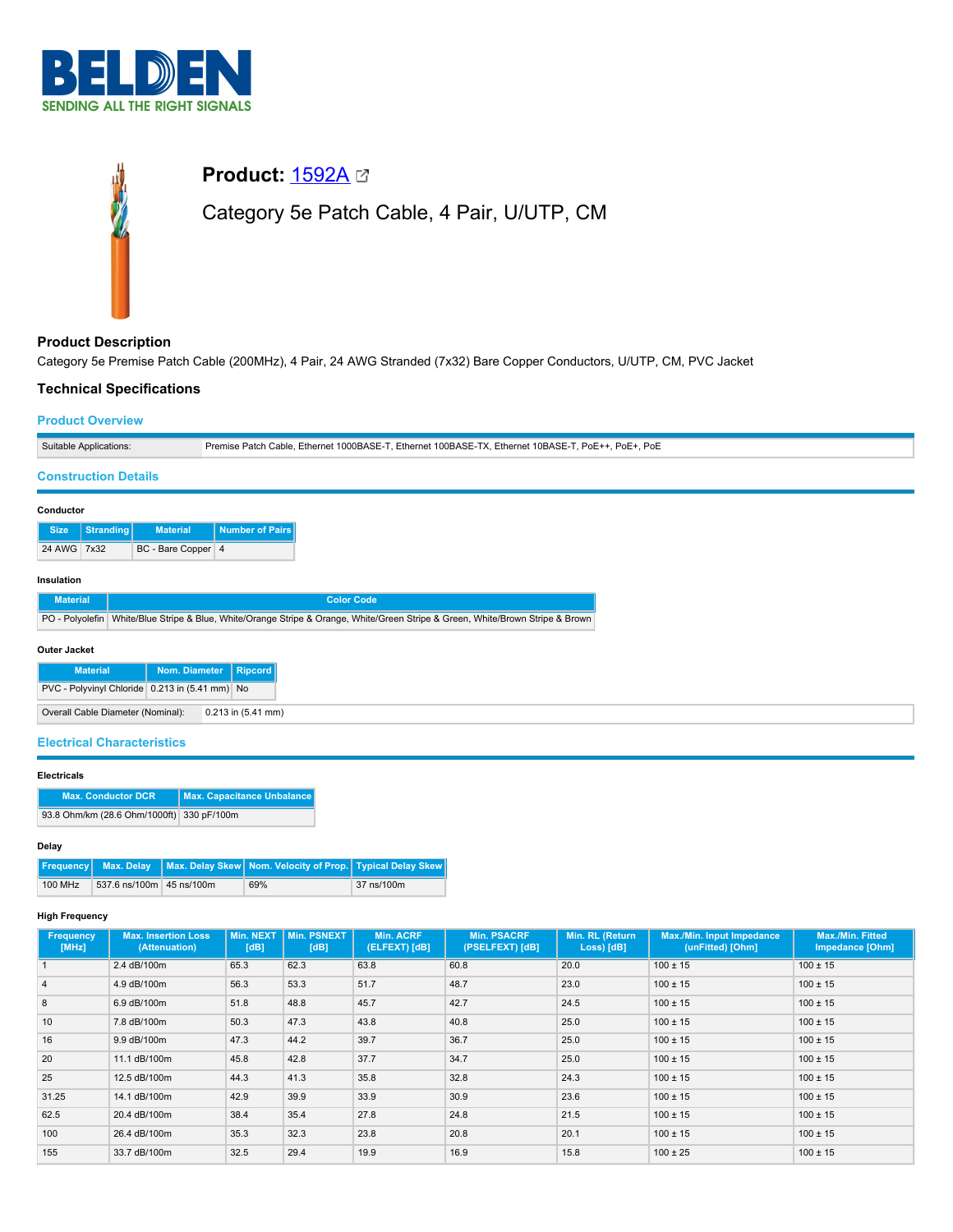| 200                             | 38.9 dB/100m | 30.8 | 27.8 | 17.7 | 14.7 | 15.0 | $100 \pm 25$ | $100 \pm 15$ |
|---------------------------------|--------------|------|------|------|------|------|--------------|--------------|
| Voltage                         |              |      |      |      |      |      |              |              |
| UL Voltage Rating<br>300 V (CM) |              |      |      |      |      |      |              |              |

# **Mechanical Characteristics**

# **Temperature**

| UL Temperature   Operating |                                            | Installation | <b>Storage</b> |
|----------------------------|--------------------------------------------|--------------|----------------|
| 75°C                       | -20°C To +75°C 0°C To +50°C -20°C To +75°C |              |                |

# **Bend Radius**

|                          | Stationary Min.   Installation Min. |
|--------------------------|-------------------------------------|
| 1.0 in $(25 \text{ mm})$ | $2.25$ in (57.2 mm)                 |
| Max. Pull Tension:       |                                     |
| Bulk Cable Weight:       |                                     |

# **Standards and Compliance**

| <b>Environmental Suitability:</b>     | Indoor (Not Riser or Plenum), Indoor                                                                                                                |
|---------------------------------------|-----------------------------------------------------------------------------------------------------------------------------------------------------|
| Sustainability:                       | Product Lens™, Environmental Product Declaration (EPD) Available                                                                                    |
| Flammability / Reaction to Fire:      | UL 1685 (UL Loading-Limited Smoke)                                                                                                                  |
| NEC / UL Compliance:                  | Article 800, CM                                                                                                                                     |
| CEC / C(UL) Compliance:               | <b>CM</b>                                                                                                                                           |
| ICEA Compliance:                      | S-90-661-2012                                                                                                                                       |
| IEEE Compliance:                      | IEEE 802.3bt Type 1, Type 2, Type 3                                                                                                                 |
| <b>NEMA Compliance:</b>               | NEMA WC-63.1                                                                                                                                        |
| Data Category:                        | Category 5e                                                                                                                                         |
| TIA/EIA Compliance:                   | ANSI/TIA-568.2-D Category 5e                                                                                                                        |
| Third Party Performance Verification: | Category 5e Patch                                                                                                                                   |
| ISO/IEC Compliance:                   | ISO/IEC 11801-1, IEC 61156-6                                                                                                                        |
| European Directive Compliance:        | EU CE Mark, EU Directive 2015/863/EU (RoHS 2 amendment), REACH, EU Directive 2011/65/EU (RoHS 2), EU Directive 2012/19/EU (WEEE), REACH: 2020-01-16 |
| <b>APAC Compliance:</b>               | China RoHS II (GB/T 26572-2011)                                                                                                                     |

# **Product Notes**

Electrical values are expected performance based on cable testing and representative performance within a typical Belden system. Print Includes Descending Footage Markings.

# **History**

Update and Revision: Revision Number: 0.506 Revision Date: 05-04-2022

# **Part Numbers**

# **Variants**

| Item#          | Color        | <b>Putup Type</b> | Length     | <b>UPC</b>   |
|----------------|--------------|-------------------|------------|--------------|
| 1592A 0101000  | <b>Black</b> | Reel              | $1.000$ ft | 612825118749 |
| 1592A 010U1000 | <b>Black</b> | UnReel            | $1.000$ ft | 612825118732 |
| 1592A 0061000  | <b>Blue</b>  | Reel              | $1.000$ ft | 612825118688 |
| 1592A 006U1000 | <b>Blue</b>  | <b>UnReel</b>     | $1,000$ ft | 612825118671 |
| 1592A F2V1000  | Gray         | Reel              | $1.000$ ft | 612825118589 |
| 1592A F2VU1000 | Gray         | UnReel            | $1.000$ ft | 612825118572 |
| 1592A 0051000  | Green        | Reel              | $1.000$ ft | 612825118664 |
| 1592A 005U1000 | Green        | <b>UnReel</b>     | $1.000$ ft | 612825118657 |
| 1592A 0031000  | Orange       | Reel              | $1.000$ ft | 612825118626 |
| 1592A 003U1000 | Orange       | UnReel            | $1.000$ ft | 612825118619 |
| 1592A 0071000  | Purple       | Reel              | $1.000$ ft | 612825118701 |
| 1592A 007U1000 | Purple       | UnReel            | $1.000$ ft | 612825118695 |
| 1592A 0021000  | Red          | Reel              | $1.000$ ft | 612825118602 |
| 1592A 002U1000 | Red          | UnReel            | $1,000$ ft | 612825118596 |
| 1592A 0091000  | White        | Reel              | $1.000$ ft | 612825118725 |
| 1592A 009U1000 | White        | UnReel            | $1.000$ ft | 612825118718 |